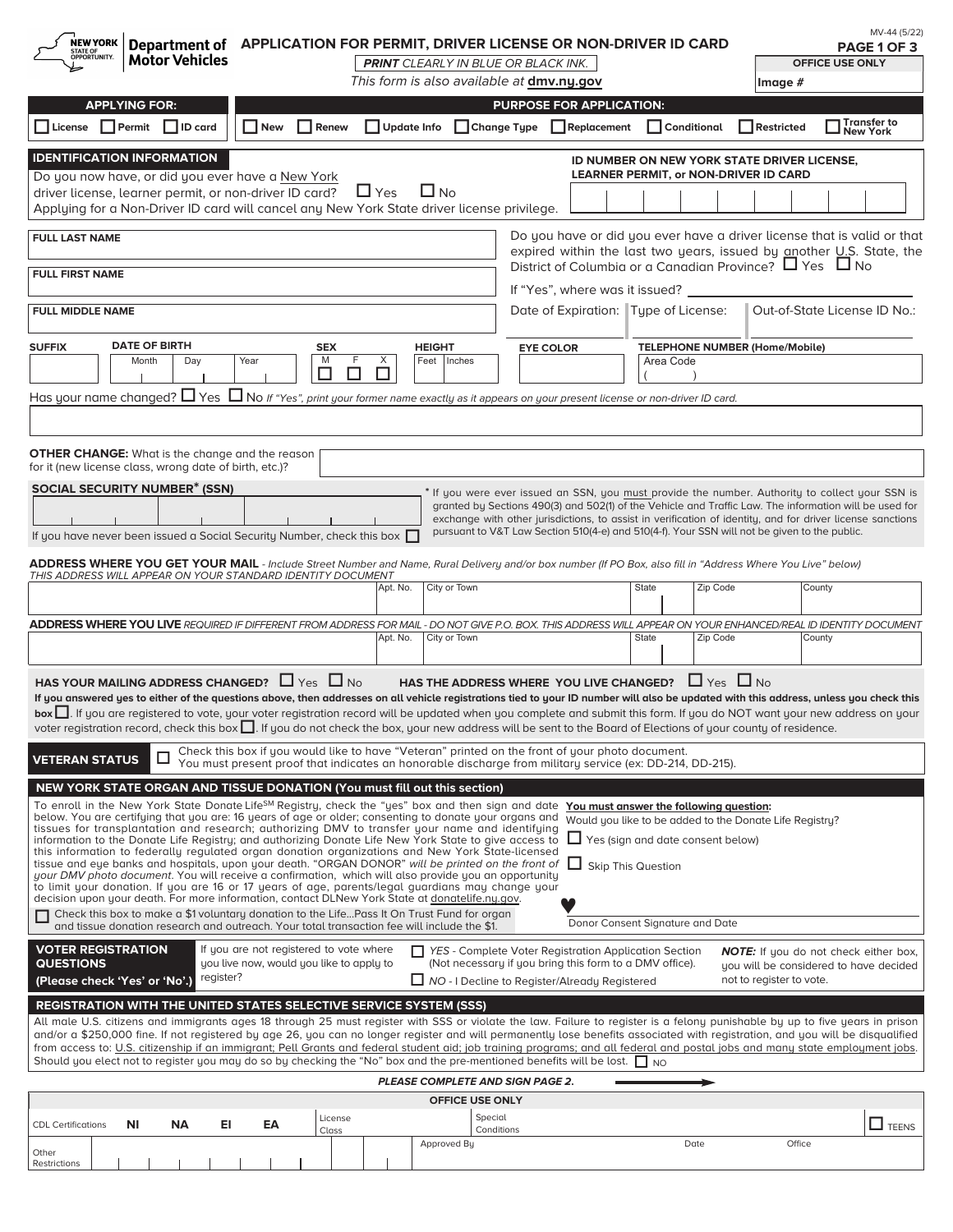| or any other name?<br>$\Box$ Yes $\Box$ No<br>application been approved?<br>$\Box$ Yes $\Box$ No<br>dizziness, or a heart condition)?<br>$\Box$ Yes $\Box$ No<br>Motor Vehicles office or at dmv.ny.gov                                                                                                                                                                                                                                                      | THESE QUESTIONS MUST BE COMPLETED FOR ALL LICENSE/PERMIT TRANSACTIONS<br>1. Has your driver license, learner permit, or privilege to drive a motor vehicle<br>been suspended, revoked or cancelled, or has your application for a license<br>been denied in this state or elsewhere, in the name you provide on this form<br>If "Yes", has your license, permit or privilege been restored, or has your<br>2. Have you received treatment, do you currently receive treatment, or do you<br>take medication for any condition that causes unconsciousness or<br>unawareness (for example, a convulsive disorder, epilepsy, fainting or<br>If you marked "Yes", you must submit form MV-80U.1, even if you were<br>released from the Medical Review Program. You can get this form at any                                                                                                                                                                                                                                                                                                                                                                |  | 3. Do you need a hearing aid and/or full view mirror to drive a motor vehicle?<br>$\Box$ Yes $\Box$ No<br>4. Have you lost the use of a leg, arm, hand or eye?<br>$\Box$ Yes $\Box$ No<br>4a. If you need to renew your driver license and you marked "Yes", did this<br>occur since your last driver license?<br>$\Box$ Yes $\Box$ No<br>4b. If you marked "NO" to 4a, has your condition gotten worse since your<br>last driver license?<br>$\Box$ Yes $\Box$ No |       |                     |
|--------------------------------------------------------------------------------------------------------------------------------------------------------------------------------------------------------------------------------------------------------------------------------------------------------------------------------------------------------------------------------------------------------------------------------------------------------------|---------------------------------------------------------------------------------------------------------------------------------------------------------------------------------------------------------------------------------------------------------------------------------------------------------------------------------------------------------------------------------------------------------------------------------------------------------------------------------------------------------------------------------------------------------------------------------------------------------------------------------------------------------------------------------------------------------------------------------------------------------------------------------------------------------------------------------------------------------------------------------------------------------------------------------------------------------------------------------------------------------------------------------------------------------------------------------------------------------------------------------------------------------|--|--------------------------------------------------------------------------------------------------------------------------------------------------------------------------------------------------------------------------------------------------------------------------------------------------------------------------------------------------------------------------------------------------------------------------------------------------------------------|-------|---------------------|
| Parent or Guardian $\mathbf{X}$<br>Sign Here<br><b>Teen Electronic Event Notification Service (TEENS)</b><br>TEENS FAQs. This is a FREE service.                                                                                                                                                                                                                                                                                                             | PARENT/GUARDIAN CONSENT   Junior License   Non-driver ID Card (under 16)<br>I am the parent or quardian of the applicant, and I consent to the issuance of a learner permit, license or (if under 16) a non-driver ID card. I understand that I am<br>responsible for certifying that the applicant has completed at least 50 hours of supervised "practice" driving, including 15 hours of driving after sunset, prior to<br>the applicant taking a road test, and that this certification (form MV-262) must be presented at the time of the road test. Note to parent/quardian: If the driver<br>license applicant is 17 years old and has a Driver Education Student Certificate of Completion (form MV-285), consent is not required.<br>I would like to enroll in the TEENS program to be notified if the under 18 year-old applicant<br>receives a conviction, suspension, revocation or an accident on their license file. For more<br>information about this program, see form MV-1046, How to Enroll in TEENS or MV-1056,                                                                                                                     |  | (Relationship to Applicant)<br>ID Number on New York State Driver License, Permit or<br>Non-driver ID Card of Consenting Parent or Guardian<br><b>Above (Required)</b>                                                                                                                                                                                                                                                                                             |       | (Date)              |
|                                                                                                                                                                                                                                                                                                                                                                                                                                                              | <b>COMMERCIAL DRIVER LICENSE APPLICANTS ONLY</b>                                                                                                                                                                                                                                                                                                                                                                                                                                                                                                                                                                                                                                                                                                                                                                                                                                                                                                                                                                                                                                                                                                        |  |                                                                                                                                                                                                                                                                                                                                                                                                                                                                    |       |                     |
| If YES, write the name of each one                                                                                                                                                                                                                                                                                                                                                                                                                           | 1. In the past 10 years, was a driver license issued to you from another state in the U.S. or the District of Columbia ? $\Box$ Yes $\ \Box$ No                                                                                                                                                                                                                                                                                                                                                                                                                                                                                                                                                                                                                                                                                                                                                                                                                                                                                                                                                                                                         |  |                                                                                                                                                                                                                                                                                                                                                                                                                                                                    |       |                     |
|                                                                                                                                                                                                                                                                                                                                                                                                                                                              | 2. Are you subject to any disqualification under section 383.51, title 49 of Code of Federal Regulations or NYS Law? $\Box$ Yes $\Box$ No                                                                                                                                                                                                                                                                                                                                                                                                                                                                                                                                                                                                                                                                                                                                                                                                                                                                                                                                                                                                               |  |                                                                                                                                                                                                                                                                                                                                                                                                                                                                    |       |                     |
|                                                                                                                                                                                                                                                                                                                                                                                                                                                              | 3. You MUST certify to DMV that you operate (or expect to operate) a commercial motor vehicle in one of the following four driving types (select only one):                                                                                                                                                                                                                                                                                                                                                                                                                                                                                                                                                                                                                                                                                                                                                                                                                                                                                                                                                                                             |  |                                                                                                                                                                                                                                                                                                                                                                                                                                                                    |       |                     |
| (other than for excepted operation).                                                                                                                                                                                                                                                                                                                                                                                                                         | $\Box$ Non-excepted Interstate (NI) - Certified medical status is required. You<br>are age 21 or older and you operate, or expect to operate, interstate                                                                                                                                                                                                                                                                                                                                                                                                                                                                                                                                                                                                                                                                                                                                                                                                                                                                                                                                                                                                |  | $\Box$ Excepted Interstate (EI) -You are age 18 or older and you operate, or<br>expect to operate, interstate in Excepted Operation ONLY. You must<br>have A3 restriction.                                                                                                                                                                                                                                                                                         |       |                     |
|                                                                                                                                                                                                                                                                                                                                                                                                                                                              | Mon-excepted Intrastate (NA) - Certified medical status is required. You<br>are age 18 or older and you operate, or expect to operate, in New<br>York State only (other than for excepted operation).                                                                                                                                                                                                                                                                                                                                                                                                                                                                                                                                                                                                                                                                                                                                                                                                                                                                                                                                                   |  | Excepted Intrastate (EA) - You are age 18 or older and you operate, or<br>expect to operate, in Excepted Operation ONLY and in New York State<br>ONLY. You must have A3 and K restrictions.                                                                                                                                                                                                                                                                        |       |                     |
|                                                                                                                                                                                                                                                                                                                                                                                                                                                              | If the driving type you selected requires certified medical status (NI or NA) you must provide a legible copy of your current USDOT Medical Examiner's<br>Certificate to DMV if it is not already on file. Please see DMV form MV-44.5 if additional information is needed to help you determine your driving type.                                                                                                                                                                                                                                                                                                                                                                                                                                                                                                                                                                                                                                                                                                                                                                                                                                     |  |                                                                                                                                                                                                                                                                                                                                                                                                                                                                    |       |                     |
| <b>CERTIFICATION</b><br>a criminal offense.<br>test in New York State in the last 12 months.                                                                                                                                                                                                                                                                                                                                                                 | I certify that the information I have given on this application and on any documentation provided in support of this application is true and complete.<br>I understand that making a false statement on this application, or submitting any documentation in support of this application that is false, may be punishable as<br>If I am applying for a replacement document, I certify that my New York State document has been lost, stolen, or mutilated.<br>If I am transferring an Out-of-State Driver License to a New York State Driver License, I certify that, when I obtained my out-of-state driver license, I was a<br>permanent resident of the state or province that issued the license, that license has been valid for at least 6 months, and I have not failed a driving skills road<br>If I am applying for a Conditional or Restricted Use License, I certify that I will pay the full tuition and other required fees for the rehabilitation program (if<br>applicable), attend the program (if required), and will drive within the conditions required for the restricted or conditional license. I understand that failure to do |  |                                                                                                                                                                                                                                                                                                                                                                                                                                                                    |       |                     |
| so will result in the revocation of my restricted or conditional license and the reinstatement of the suspension or revocation against my full license.<br>If I am a male at least 18 but less than 26 years old, unless I have opted "no" to United States Selective Service System (SSS) registration on Page 1, I hereby<br>affirmatively opt to register with the SSS and consent to DMV forwarding my personal information to the SSS for registration. |                                                                                                                                                                                                                                                                                                                                                                                                                                                                                                                                                                                                                                                                                                                                                                                                                                                                                                                                                                                                                                                                                                                                                         |  |                                                                                                                                                                                                                                                                                                                                                                                                                                                                    |       |                     |
|                                                                                                                                                                                                                                                                                                                                                                                                                                                              |                                                                                                                                                                                                                                                                                                                                                                                                                                                                                                                                                                                                                                                                                                                                                                                                                                                                                                                                                                                                                                                                                                                                                         |  |                                                                                                                                                                                                                                                                                                                                                                                                                                                                    |       |                     |
| <b>SIGN HERE</b>                                                                                                                                                                                                                                                                                                                                                                                                                                             |                                                                                                                                                                                                                                                                                                                                                                                                                                                                                                                                                                                                                                                                                                                                                                                                                                                                                                                                                                                                                                                                                                                                                         |  |                                                                                                                                                                                                                                                                                                                                                                                                                                                                    | DATE: |                     |
| <b>PLEASE PRINT NAME</b>                                                                                                                                                                                                                                                                                                                                                                                                                                     |                                                                                                                                                                                                                                                                                                                                                                                                                                                                                                                                                                                                                                                                                                                                                                                                                                                                                                                                                                                                                                                                                                                                                         |  |                                                                                                                                                                                                                                                                                                                                                                                                                                                                    |       |                     |
|                                                                                                                                                                                                                                                                                                                                                                                                                                                              | <b>EYE TEST RESULTS</b>                                                                                                                                                                                                                                                                                                                                                                                                                                                                                                                                                                                                                                                                                                                                                                                                                                                                                                                                                                                                                                                                                                                                 |  | <b>Applicant's Signature</b>                                                                                                                                                                                                                                                                                                                                                                                                                                       |       | Examiner's Initials |
| <b>OFFICE</b><br><b>USE</b>                                                                                                                                                                                                                                                                                                                                                                                                                                  | $\Box$ Passed in Office $\Box$ Vision Registry<br>$\Box$ Corrective Lens                                                                                                                                                                                                                                                                                                                                                                                                                                                                                                                                                                                                                                                                                                                                                                                                                                                                                                                                                                                                                                                                                |  |                                                                                                                                                                                                                                                                                                                                                                                                                                                                    |       |                     |
|                                                                                                                                                                                                                                                                                                                                                                                                                                                              |                                                                                                                                                                                                                                                                                                                                                                                                                                                                                                                                                                                                                                                                                                                                                                                                                                                                                                                                                                                                                                                                                                                                                         |  |                                                                                                                                                                                                                                                                                                                                                                                                                                                                    |       |                     |

ī